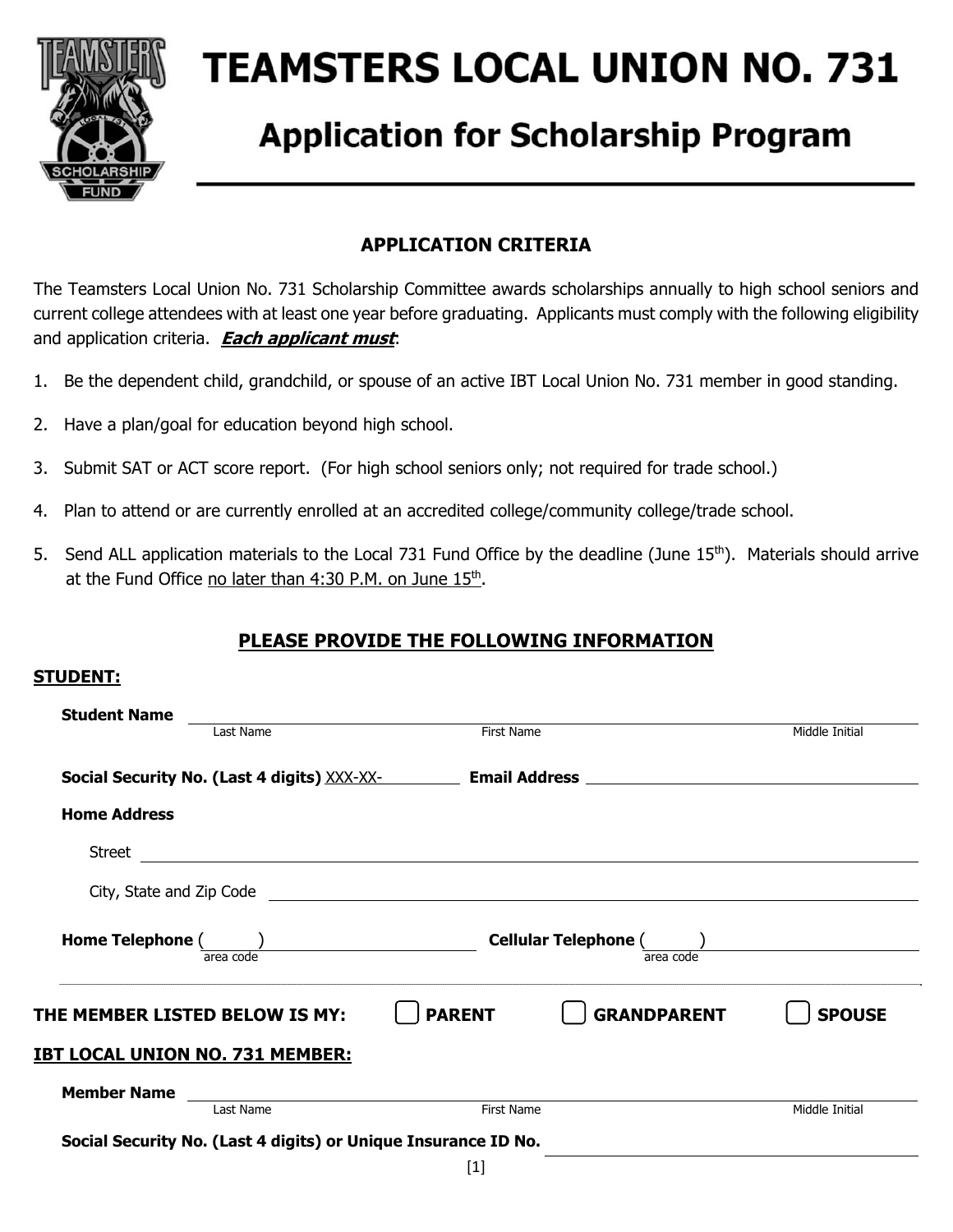### **IBT LOCAL UNION NO. 731 MEMBER (CONT'D):**

| <b>Home Address</b> |                                                                                                                      |
|---------------------|----------------------------------------------------------------------------------------------------------------------|
| Street              |                                                                                                                      |
|                     |                                                                                                                      |
| area code           | <b>Cellular Telephone (</b><br>area code                                                                             |
|                     | <b>Employer Name and Address and Service Service Service Service Service Service Service Service Service Service</b> |
|                     |                                                                                                                      |
|                     |                                                                                                                      |

## **APPLICATION PROCEDURE & ADDITIONAL REQUIREMENTS**

Complete this application and forward it to:

 **Administrator: Teamsters Local Union No. 731 Scholarship Committee, 1000 Burr Ridge Pkwy., Suite 301, Burr**  Ridge, IL 60527. This application and all requested documentation must be received no later than 4:30 P.M. on June 15<sup>th</sup>.

Please check box for section that applies to your current situation. Fill out information for that section only.

| I am currently a high school senior                                                                                                             |
|-------------------------------------------------------------------------------------------------------------------------------------------------|
| 1. Name of High School<br><u> 1980 - Johann Johann Stoff, deutscher Stoff und der Stoff und der Stoff und der Stoff und der Stoff und der S</u> |
| 2. Address of High School                                                                                                                       |
| 3. Gender:<br>Female<br>Male<br>Date of Birth: $\frac{\ }{\ }$                                                                                  |
| <b>College/University</b><br>4. Plan to attend<br><b>Community College</b><br>Trade School (no ACT/SAT required for application)                |
| 5. Please include official transcript bearing the school's seal. The transcript must include grades through first<br>semester of senior year.   |
| 6. Please include a processed application for Federal Student Aid (FAFSA).                                                                      |
| I am currently attending College, University or Community College.<br><b>Full Time</b><br><b>Part Time</b><br><b>LOJ</b>                        |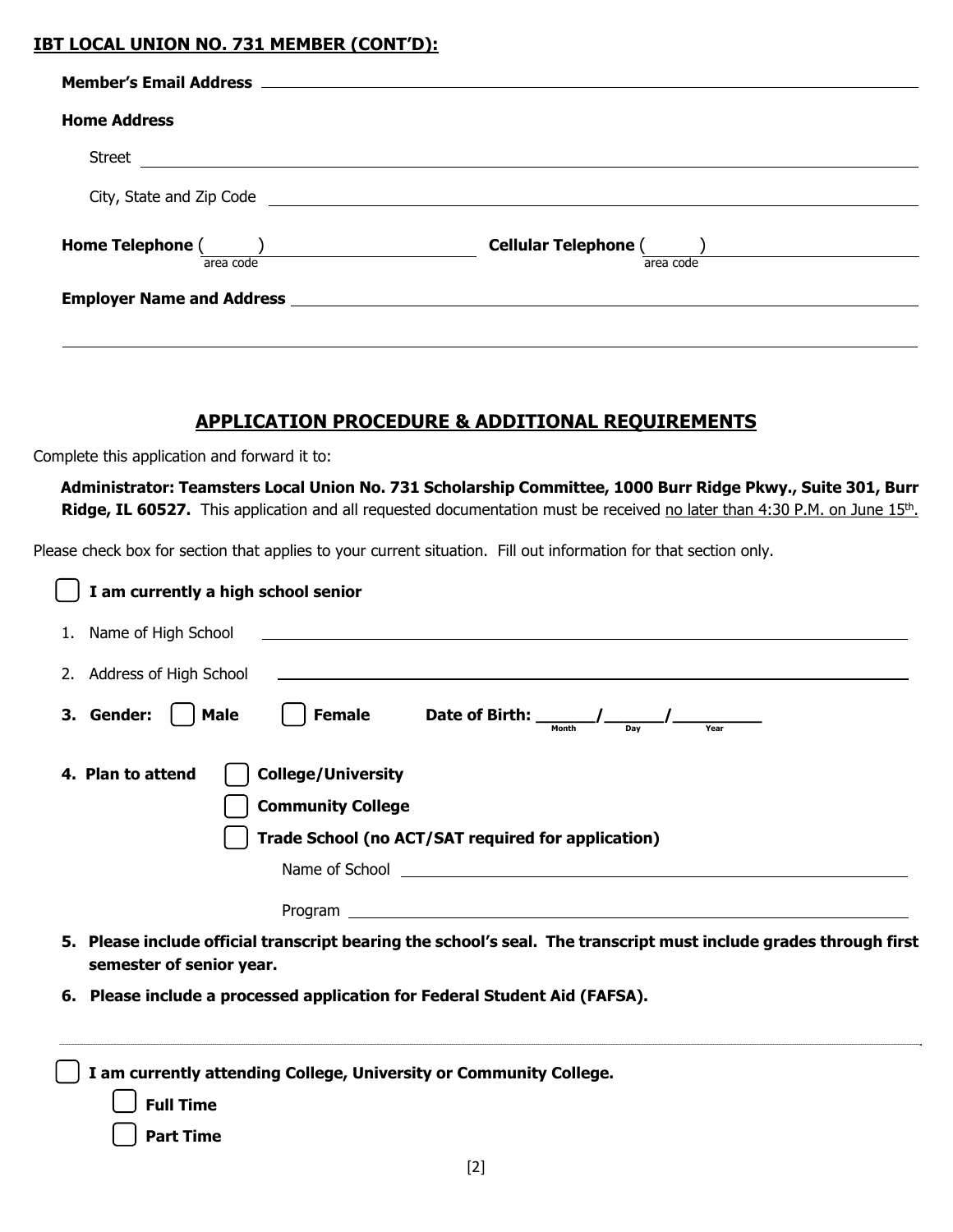#### **Fill out appropriate section for your current status.**

| Undergraduate program (College/University) / Graduate Program                                                                         |  |  |
|---------------------------------------------------------------------------------------------------------------------------------------|--|--|
| <b>Graduate Program</b>                                                                                                               |  |  |
| 1. Name of School                                                                                                                     |  |  |
| Sophomore<br>Freshman<br>Graduate Student<br>Junior<br>2. Currently a<br>Senior                                                       |  |  |
| 3. Please include official transcripts bearing the school's seal. Transcripts must include grades through last<br>completed semester. |  |  |
| 4. Please include a processed application for Federal Student Aid (FAFSA).                                                            |  |  |
| <b>Community College</b>                                                                                                              |  |  |
| 1. Name of School                                                                                                                     |  |  |
| Second Year<br>First Year<br><b>Third Year</b><br>2. Currently in                                                                     |  |  |
| 3. Please include official transcripts bearing the school's seal. Transcripts must include grades through last<br>completed semester. |  |  |
| 4. Please include a processed application for Federal Student Aid (FAFSA).                                                            |  |  |

## **THIS SECTION IS REQUIRED BY ALL APPLICANTS**

(Attach a typed document addressing all three questions.)

- 1. Please list all your activities, work experience, honors, distinctions and achievements.
- 2. Describe your educational plans and career goals.
- 3. Why are you applying for this scholarship?

#### **In submitting this information, I certify that the information is accurate and complete to the best of my knowledge.**

Date Member Signature **Date** Date

#### **Upon completion, please forward to:**

**Administrator: Teamsters Local Union No. 731 Scholarship Committee, 1000 Burr Ridge Pkwy., Suite 301, Burr Ridge, IL 60527.** This application will not be processed without membership verification and required documents.

### **Note: Applications received after 4:30 P.M. on June 15th will not be processed.**